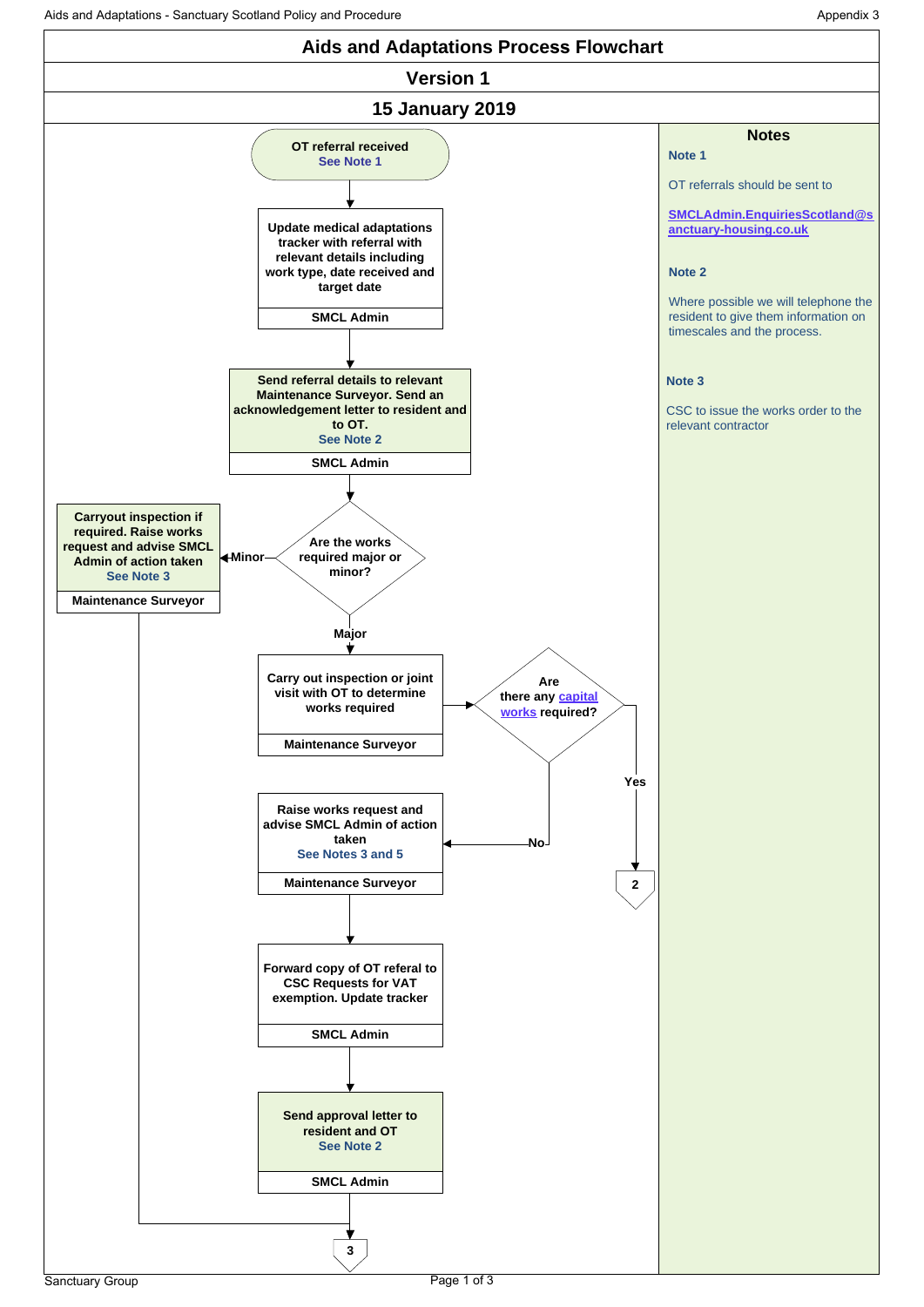**Notes**

<span id="page-1-0"></span>